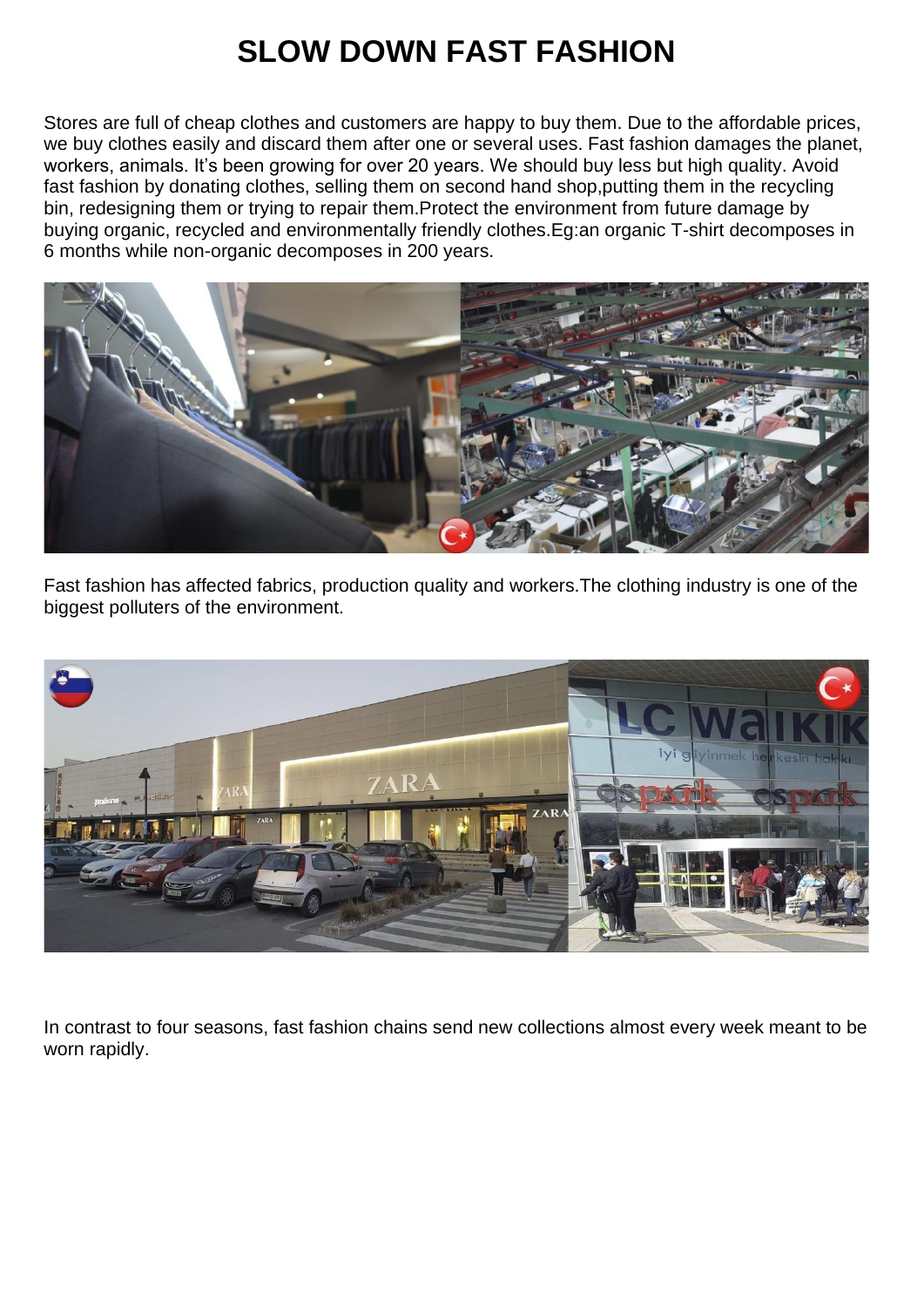

Our wardrobes are dominated by clothes of various fast fashion brands. But … Do we really need them all ?



In Slovenia we discard 12.3 kg of clothing per resident every year and in Turkey 11 kg per resident.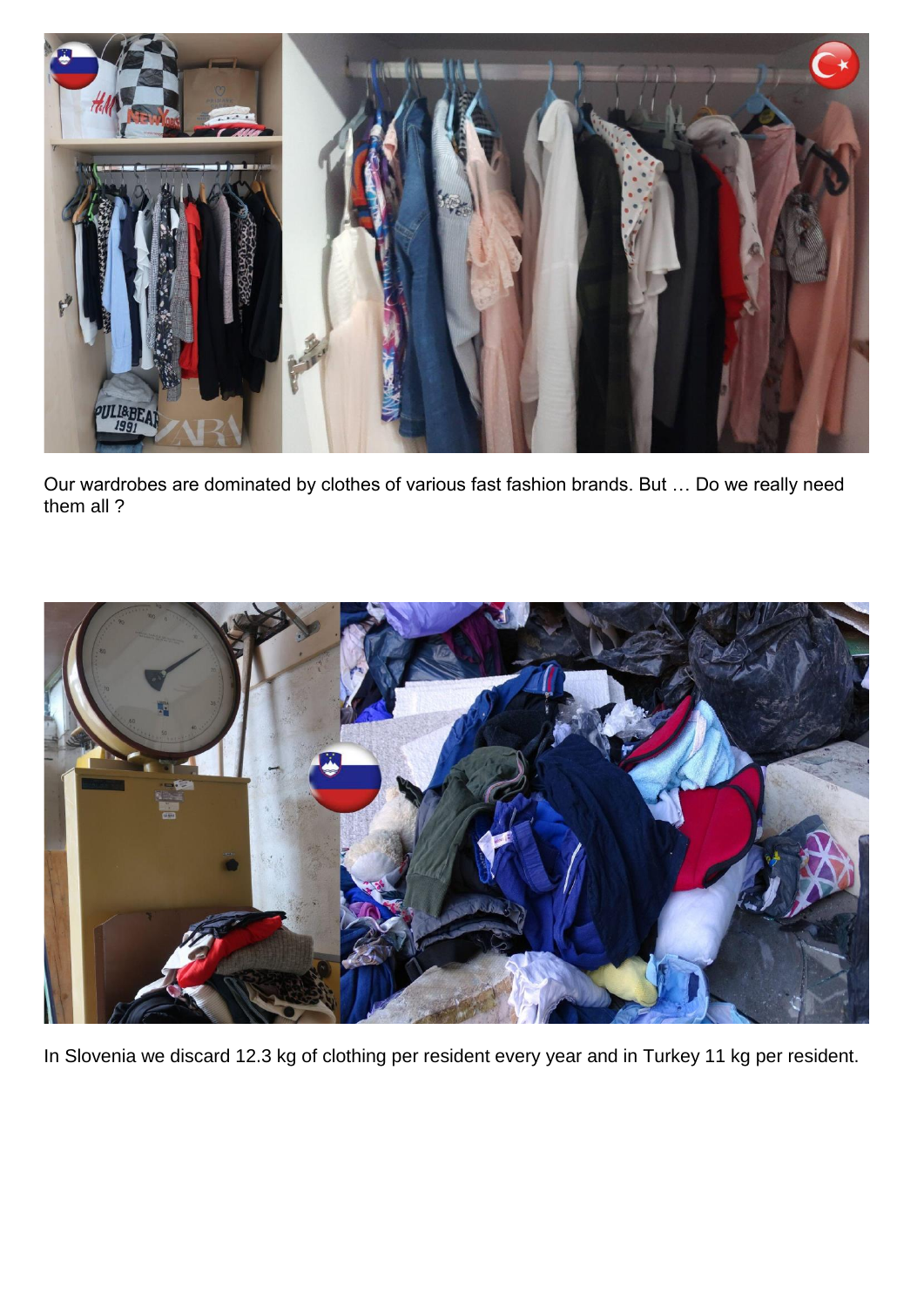

Smart shopping and reusing our clothes are effective inhibitors of fast fashion. We also should redesign and recycle our clothes.

## **REFERENCES**

Hitra moda <https://365.rtvslo.si/arhiv/tednik/174389978>

Vpliv hitre mode na okolje <https://extraordinary.si/vpliv-hitre-mode-na-okolje/>

Slovenec leta 2019 v povprečju zavrgel 12,3 kg oblačil [https://www.24ur.com/novice/slovenija/hitra-moda-slovenci-smo-leta-2019-v-povprecju-zavrgli-123](https://www.24ur.com/novice/slovenija/hitra-moda-slovenci-smo-leta-2019-v-povprecju-zavrgli-123-kg-oblacil.html) [kg-oblacil.html](https://www.24ur.com/novice/slovenija/hitra-moda-slovenci-smo-leta-2019-v-povprecju-zavrgli-123-kg-oblacil.html)

First photo :<https://sarar.com/>

Second photo:<https://www.espark.com.tr/>

DISSEMINATION